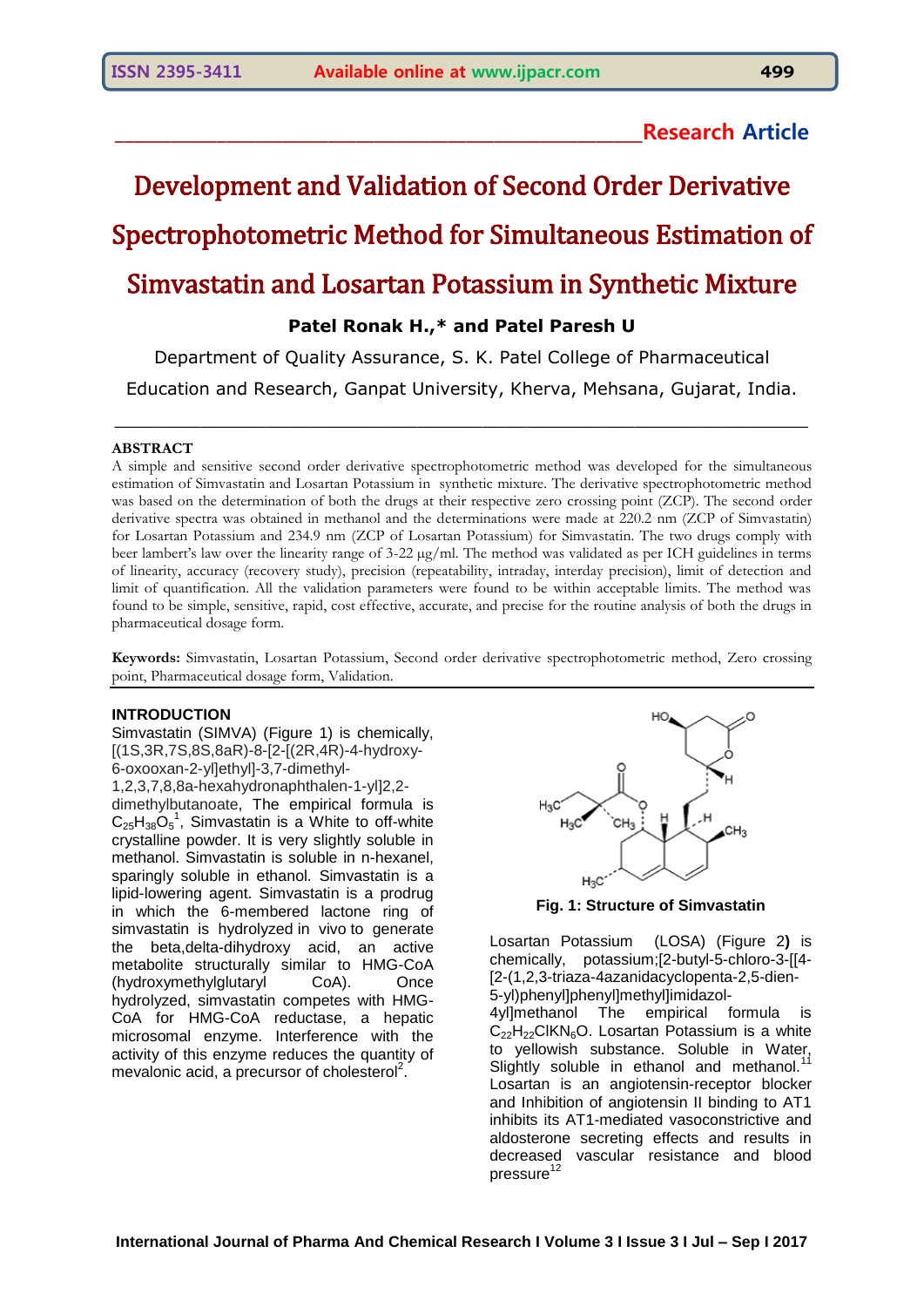

## **Fig. 2: Structure of Losartan Potassium**

## **MATERIAL AND METHODS Instruments**

A Shimadzu double beam UV/Visible spectrophotometer instrument 1600 (Japan) with spectral width of 2 nm, wavelength accuracy of  $\pm$  0.5 nm and a pair of 10 mm equated quartz cell was used to measure absorbance of all the solutions. Spectra were certainly obtained by UV-Probe system software. A Sartorius CP224S analytical balance (Gottingen, Germany), an ultrasonic bath (Frontline FS 5, Mumbai, India) was used in the study.

## **Materials and Reagents**

Pure sample of SIMVA was provided as a gift sample from Emcure pharmaceuticals limited and LOSA was obtained from Intas pharmaceuticals limited. Synthetic mixture (500 mg) of SIMVA (20 mg) and LOSA (25 mg) was prepared in laboratory using generally used excipients (455 mg) like lactose, talc, magnesium stearate. Methanol AR Grade was received form S.D fine Chemicals Ltd, Mumbai, India. Whatman filter paper no 41. All the chemicals used were of analytical grade.

## **Preparation of Standard Stock Solution**

An precisely weighed quantity of SIMVA (10 mg) and LOSA (10 mg) were transferred to a separate 100 ml volumetric flask and dissolved them and diluted to the mark with methanol to obtain standard solution having concentration of SIMVA (100 μg/ml) and LOSA (100 μg/ml).

## **Preparation of sample solution**

A quantity of the synthetic mixture equivalent to 20 mg of SIMVA and 25 mg of LOSA was transferred to a 100 ml volumetric flask. The content was combined with methanol (50 ml), sonicated for 20 minute to dissolve the drug as perfectly as desirable. The solution was filtered through a Whatman filter paper No. 41. The volume was fixed up to the mark with methanol. An aliquot of this solution (1 ml) was

transferred in to a 10 ml volumetric flask and the volume was fixed up to mark with methanol.

## **Methodology**

The standard solution of SIMVA (10 μg/ml) and LOSA (10 μg/ml) were scanned separately in the UV range of 200-400 nm. The zero-order spectra thus obtained was then processed to obtain second-derivative spectra. The two spectra were overlain and it appeared that SIMVA showed zero crossing at 220.2 nm, while LOSA showed zero crossing at 234.9 nm. At the zero crossing point (ZCP) of SIMVA (220.2 nm), LOSA showed a secondderivative absorbance, whereas at the ZCP of LOSA (234.9 nm), SIMVA showed a secondderivative absorbance. Hence 234.9 and 220.2 nm was selected as analytical wavelengths for determination of SIMVA and LOSA, respectively. These two wavelengths can be employed for the determination of SIMVA and LOSA without any interference from the other additives in their synthetic mixture.

## **VALIDATION OF THE DEVELOPED METHOD**

The method was validated as per the International Conference on Harmonization (ICH) guidelines.

## **Linearity (Calibrationcurve)**

The calibration curves were constructed over a concentration range of  $3 - 22$  ug/ml for both drugs. Accurately measured standard working solutions of SIMVA (0.3, 0.6, 0.9, 1.2, 1.5, 1.8, and 2.2 ml) and LOSA (0.3, 0.6, 0.9, 1.2, 1.5, 1.8, and 2.2 ml) were transferred to a series of 10 ml of volumetric flasks and diluted to the mark with methanol and Second-derivative absorbance was measured at 234.9 nm for SIMVA and 220.2 nm for LOSA. The calibration curves were assembled by constructing absorbances versus concentrations and the regression equations were calculated.

## **Accuracy (recovery study)**

The accuracy of an analytical procedure is the closeness of agreement between the value which is accepted as true value and the value found. The recovery experiment were carried out by adding known amount of standard solution of SIMVA and LOSA at 80%, 100%, and 120% level to prequantified sample solution of SIMVA (4 μg/ml) and LOSA (5 μg/ml). The amount of SIMVA and LOSA were analyzed by proposed method.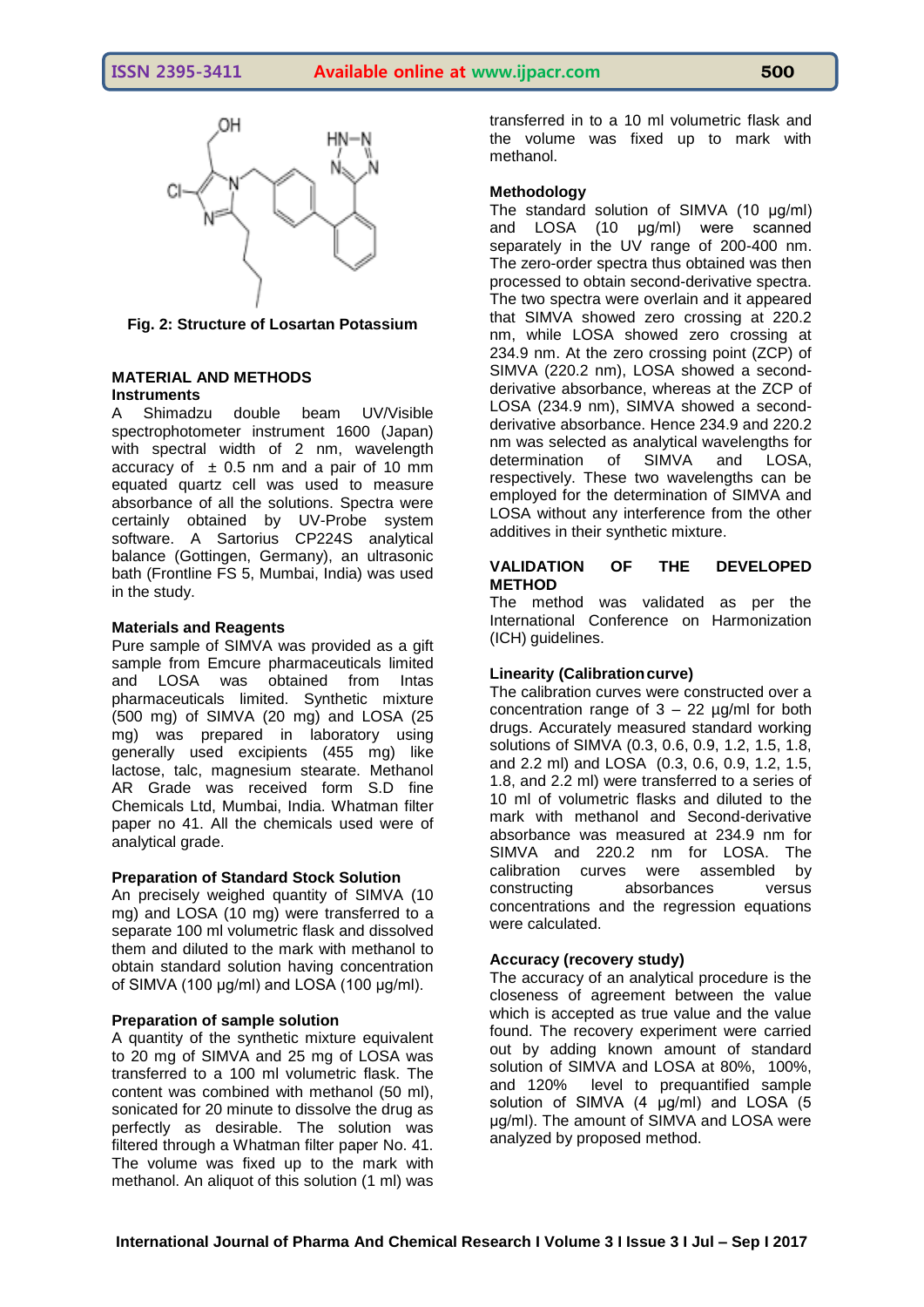#### **Method precision Repeatability**

Repeatability of the method was determined by analyzing standard solution of SIMVA and LOSA at (9 μg/ml for SIMVA and LOSA) six times without changing the parameters of measurement and % RSD was calculated.

#### **Intraday and Interdayprecision**

The intraday and interday precision of the suggested method was determined by examining the corresponding responses 3 times on the same day and on 3 different days for a period of 1 week for 3 different concentrations of standard solutions of SIMVA and LOSA (9, 12, 15 µg/ml for both). The result was reported in terms of relative standard deviation (% RSD).

#### **Limit of detection and limit of quantification**

ICH guideline describes several approaches to determine the detection and quantification limits. These include visual evaluation, signalto-noise ratio by the use of standard deviation of the response and the slope of the calibration curve. The limit of detection (LOD) and limit of quantification (LOQ) were calculated using signal-to-noise (i.e. 3.3 for LOD and 10 for LOQ) ratio using following equations designated:

## **LOD = 3.3 Χ σ/S LOQ = 10 Χ σ/S**

Where,  $\sigma$  = the standard deviation of the response,

 $S =$  slope of the calibration curve.

### **Determination of SIMVA and LOSA in synthetic mixture**

Synthetic mixture was prepared by mixing generally used excipients in the pure drugs in our laboratory. Sample solution was prepared as described previously. The responses of the sample solution were measured at 234.9 nm and 220.2 nm for determination of SIMVA and LOSA, respectively. The amounts of the SIMVA and LOSA present in the sample solution were estimated by proposed methods.

#### **RESULT AND DISCUSSION**

In second derivative spectrophotometric method, the foremost and prime need is that the drugs should comply with the beer's law at selected wavelengths. Linear correlation was obtained between absorbance and concentration of SIMVA and LOSA in the concentration ranges of 3-22 μg/ml. The standard solutions of SIMVA and LOSA were scanned separately in the UV range, and zeroorder spectra (Figure 3) thus obtained was then processed to obtain second-derivative spectra. The two derivative spectra showed maximum absorbance at 220.2 nm (ZCP of SIMVA) for LOSA and 234.9 nm (ZCP of LOSA) for SIMVA. Second-derivative absorbances (D1) were recorded 234.9 nm for SIMVA and 220.2 nm for LOSA (Figure 4). Second derivative spectra give good quantitative determination of both the drugs at their respective wavelengths without any interference from the excipients in their synthetic mixture.

| <u>UCITVALIVE SDECH ODITOLOMICH IC MICHIOU</u> |                                 |             |                                  |             |                      |                  |
|------------------------------------------------|---------------------------------|-------------|----------------------------------|-------------|----------------------|------------------|
| %<br>Level $(n=3)$                             | Amount of drug taken<br>(µg/ml) |             | Amount standard added<br>(µg/ml) |             | % Recovery $\pm$ S.D |                  |
|                                                | <b>SIMVA</b>                    | <b>LOSA</b> | <b>SIMVA</b>                     | <b>LOSA</b> | % SIMVA $\pm$ S.D    | %LOSA $\pm$ S.D  |
| 80%                                            |                                 |             | 3.2                              |             | $101.0 \pm 1.78$     | $100.7 \pm 1.21$ |
| 100%                                           |                                 |             |                                  |             | $99.62 \pm 0.65$     | $99.8 \pm 0.34$  |
| 120%                                           |                                 |             | 4.8                              |             | $100.52 \pm 1.36$    | $101.1 \pm 1.92$ |

**Table 1: Recovery Data of SIMVA and LOSA by** f**irst order derivative spectrophotometric Method**

S.D. is standard deviation and n is number of replicate.

| Table 2: Analysis of SIMVA and LOSA in synthetic |
|--------------------------------------------------|
| mixture in by developed method                   |

|                                                         |              |             |              |        |                                   | Sr. No. Label claim (mq) Amount found (mq) $\%$ Label claim $\pm$ S.D (n=3) |  |
|---------------------------------------------------------|--------------|-------------|--------------|--------|-----------------------------------|-----------------------------------------------------------------------------|--|
|                                                         | <b>SIMVA</b> | <b>LOSA</b> | <b>SIMVA</b> | I LOSA | <b>SIMVA</b>                      | LOSA                                                                        |  |
|                                                         | 20           | 25          | 19.90        | 25.02  | $99.48 \pm 2.43$ 100.1 $\pm$ 3.32 |                                                                             |  |
| S.D is standard deviation and n is number of replicate. |              |             |              |        |                                   |                                                                             |  |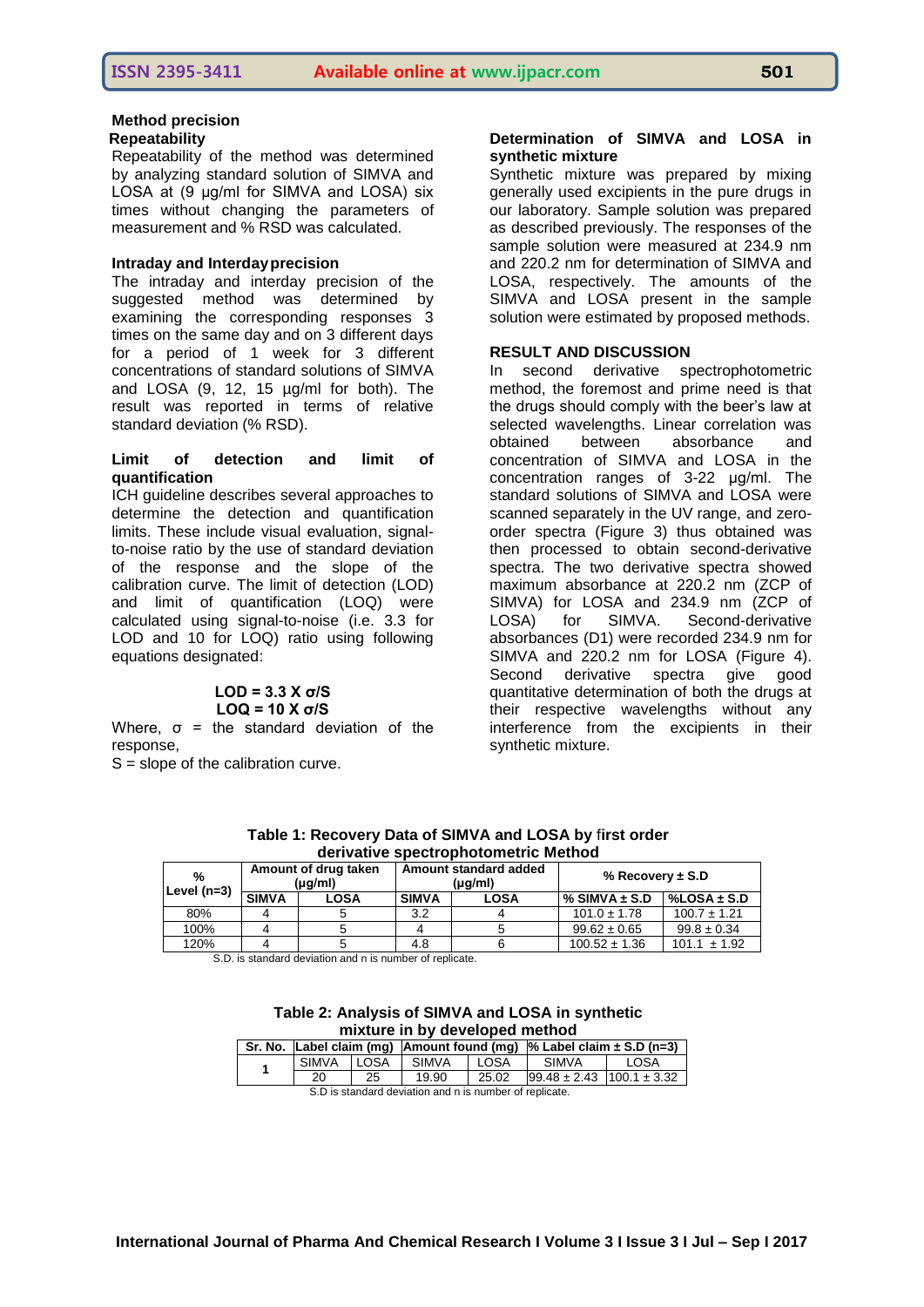## **Table 3: Regression analysis data and summary of validation parameters by proposed second order derivative spectrophotometric method**

| <b>Parameter</b>                          | Second derivative spectrophotometric Method |                        |  |  |
|-------------------------------------------|---------------------------------------------|------------------------|--|--|
|                                           | <b>SIMVA</b>                                | <b>LOSA</b>            |  |  |
| Wavelength                                | 234.9 nm                                    | 220.2 nm               |  |  |
| Beer's Law Linearity Range (µg/ml)        | $3-22$                                      | $3-22$                 |  |  |
| <b>Regression equation</b>                | $y = 0.0016x + 0.0003$                      | $y = 0.0004x + 0.0004$ |  |  |
| $(y=mx + c)$                              |                                             |                        |  |  |
| Slope(m)                                  | 0.0016                                      | 0.0004                 |  |  |
| Intercept(c)                              | 0.0003                                      | 0.0004                 |  |  |
| Correlation Coefficient (r <sup>2</sup> ) | 0.9994                                      | 0.9996                 |  |  |
| Repeatability (% RSD, n= 6)               | 1.69                                        | 1.70                   |  |  |
| Intraday Precision %RSD (n = 3)           | $1.02 - 1.82$                               | $1.21 - 1.63$          |  |  |
| Interday Precision %RSD (n = 3)           | $1.63 - 1.76$                               | $1.57 - 1.80$          |  |  |
| $LOD$ ( $\mu$ g/ml)                       | 0.51                                        | 0.90                   |  |  |
| $LOQ$ ( $\mu$ g/ml)                       | 1.56                                        | 2.75                   |  |  |
| Accuracy (n=3)                            | $100.39 \pm 1.27$                           | $100.05 \pm 1.16$      |  |  |
| (Mean % Recovery $\pm$ S.D)               |                                             |                        |  |  |
| %Assay $\pm$ S.D.(n=3)                    | $99.48 \pm 2.43$                            | $100.1 \pm 3.32$       |  |  |

LOD = Limit of detection, LOQ = Limit of quantification, RSD = Relative standard deviation,

 $S. D. = Standard deviation, n = number of replicates$ 



**Fig. 3: Overlain zero order spectra of SIMVA (10 μg/ml) and LOSA (10 μg/ml)** 



**Fig. 4: Overlain second-order derivative spectra of SIMVA (10 μg/ml) and LOSA (10 μg/ml)**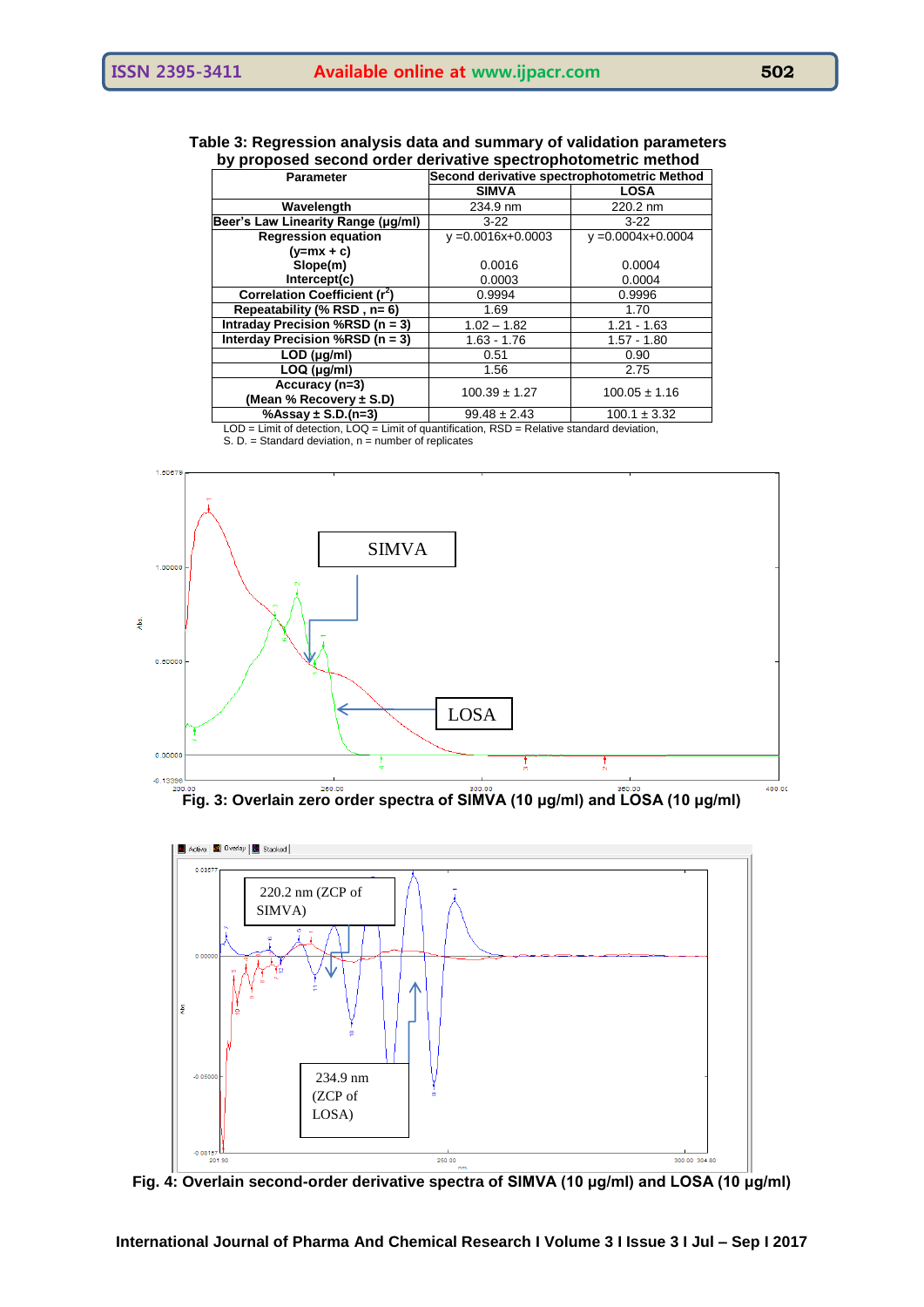The validation parameters were studied at all the selected wavelengths for the developed method. All the validation parameters were found to be within acceptable limits. The % recoveries were found to be in the range of 99.62 – 101.00 % for SIMVA and 99.8 – 101.1 % for LOSA (Table 1). The precision of method was determination by repeatability, intraday, interday precision and was expressed as the % RSD which indicates good method precision (Table 3), The LOD and LOQ for SIMVA at 234.9 nm were found to be 0.51 μg/ml and 1.56 μg/ml, respectively. The LOD and LOQ for LOSA at 220.2 nm were found to be 0.90 μg/ml and 2.75 μg/ml, respectively. All the regression and validation parameters are summarized in Table 3. The proposed spectrophotometric method was successfully applied to SIMVA and LOSA in synthetic mixture. SIMVA and LOSA content in synthetic mixture were found to be 99.48 % and 100.1 % respectively (Table 2).

## **CONCLUSION**

The result of the analysis of synthetic mixture by the suggested method is highly reproducible and reliable and it is in good agreement with the label claim of drug. The method can be used for the regular analysis of the SIMVA and LOSA in synthetic mixture without any intervention of the excipients.

#### **ACKNOWLEDGEMENT**

The authors wish to thank Emcure pharmaceuticals limited and Intas pharmaceuticals limited for providing SIMVA and LOSA pure drug powder as gift sample for research work. The authors are highly thankful to Shree S. K. Patel College of Pharmaceutical Education & Research, Ganpat University, Kherva, Mehsana, Gujarat, India for providing all the facilities to carry out the work.

#### **REFERENCES**

- 1. O'Neil, M.J.14th Edition.The Merck Index An encyclopedia of chemicals, Drugs and Biologicals, USA: Merck Research Laboratories; Simvastatin, 2006; 1465.
- 2. Tripathi KD, Essential of Medical Pharmacology, 7th edition, Hypolipidemic drugs, Jaypee Brothers, New Delhi, 2013; 612
- 3. Indian Pharmacopoeia, Volume 3, 7<sup>th</sup> edition, Government of India, New Delhi: The controller of publication, 2014; 2730-2731.
- 4. The United State Pharmacopoeia, Volume 3, USP 36, NF 31 U.S Pharmacopeia convention. Twinbrook

Parkway, Rockville, MD, 2013; 5143- 5144

- 5. K. Naga Raju, I. Sudheer Babu, R. Jyothi and S. Prathyusha, spectrophotometric methods for estimation of simvastatin in bulk drug and its dosage form, International Journal Of Pharmaceutical, Chemical and Biological Sciences, 2012, 2(1), 124-129.
- 6. Vineet Singla, Radhika Bhaskar and Rahul Bhaskar, Simultaneous estimation of simvastatin and metformin hydrochloride in bulk and solid dosage forms, Rasayan J. Chem., 2010, 3(3), 507-513.
- 7. Nalini Kanta Sahoo, Madhusmita Sahu, P. Srinivasa Rao, R.S.Vineela , J.N.V. Indira Devi N.Sandhya Rani, Goutam Ghosh, Validation of assay indicating method development of simvastatin in bulk and its tablet dosage form by RP-HPLC, Journal of Applied Pharmaceutical Science, 2014, 4 (01), 117-122.
- 8. Abubakar Munir, Mahmood Ahmad, Muhammad Zubair Malik and Muhammad Usman Minhas, Analysis of simvastatin using a simple and fast high performance liquid chromatography-ultra violet method: development, validation and application in solubility studies, Tropical Journal of Pharmaceutical Research January, 2014,13(1), 135- 139.
- 9. Pravish Kumar Tiwari, Padmakar Sathe, Development and validation of HPTLC method for niacin and simvastatin in binary combination, Advances in Bioscience and Biotechnology, 2010, 1, 131-135.
- 10. Hazem Ali, Sami Nazzal, Development and validation of a reversed-phase HPLC method for the simultaneous analysis of simvastatin and tocotrienols in combined dosage forms, Journal of Pharmaceutical and Biomedical Analysis, 2009, 49, 950– 956.
- 11. O'Neil, M.J.14<sup>th</sup> Edition. The Merck Index An encyclopedia of chemicals, Drugs and Biologicals, USA: Merck Research Laboratories; Losartan Potassium, 2006; 1754.
- 12. Rang HP, Dale MM, Ritter JM, Moore P.K., Pharmacology,  $7<sup>th</sup>$  edition, Churchill Livingston: New York, 2012; 7<sup>th</sup> edition, 275-276.